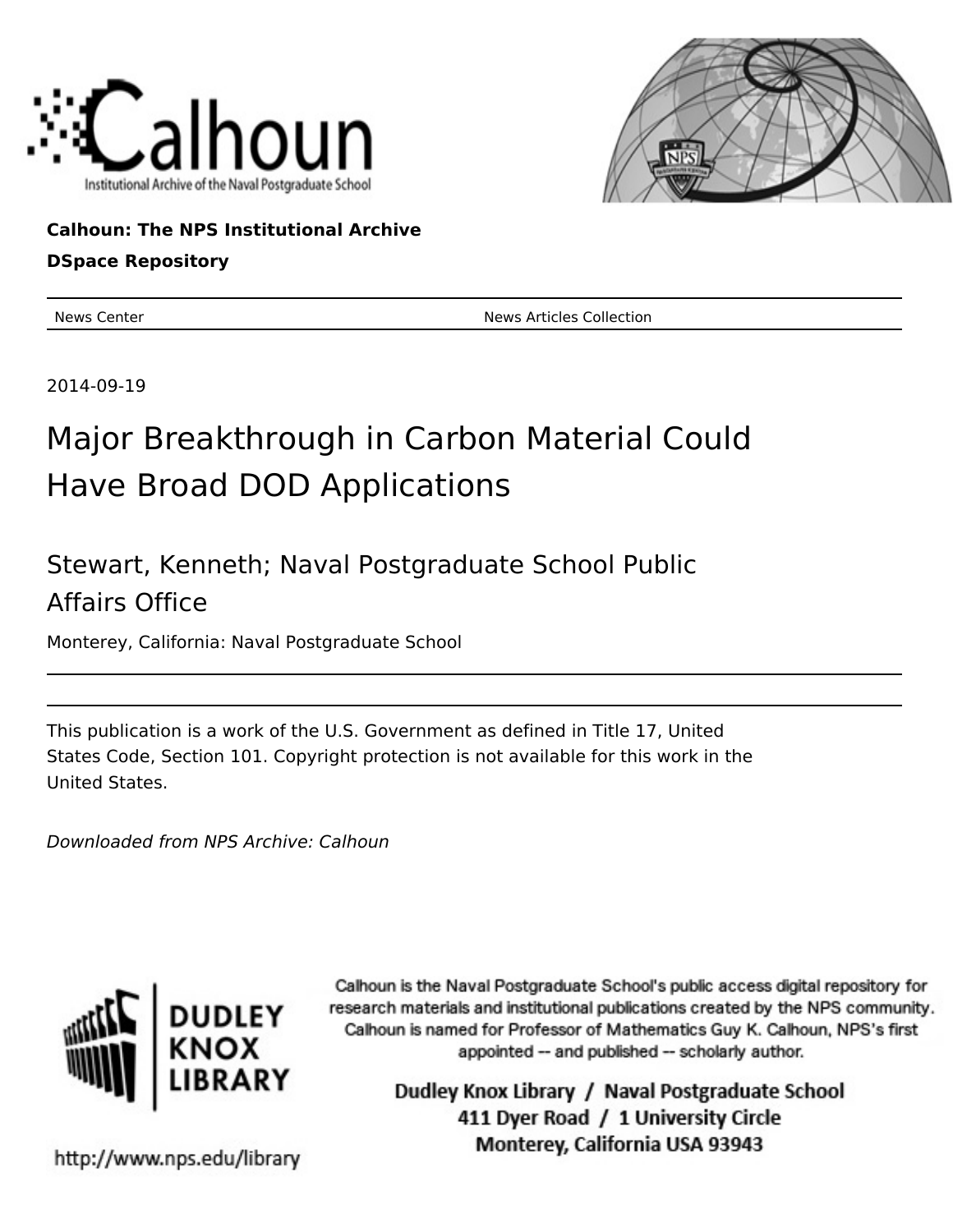

#### **Major Breakthrough in Carbon Material Could Have Broad DOD Applications <b>Account 10 and 10 and 10 and 10 and 10 and 10 and 10 and 10 and 10 and 10 and 10 and 10 and 10 and 10 and 10 and 10 and 10 and 10 and 10 and 10 and**

#### *Article By: Kenneth A. Stewart*

Naval Postgraduate School (NPS) Department of Mechanical and Aerospace Engineering Associate Professor Claudia C. Luhrs, with collaborator Department of Physics Research Professor Jonathan Phillips and a team of student researchers, recently published the results of an ambitious research initiative designed to create carbon nano-fiber foams (CFF) materials with the potential for multiple military and civilian applications.

The foams, formed solely of intertwined carbon fibers, were generated in NPS' Functional Materials Laboratory located on campus in Watkins Hall. The fabrication steps rendered a tridimensional object with the appearance and viscoelastic properties of a polymeric foam. However, the novel material is composed only of carbon and is remarkably lightweight, temperature resistant and hydrophobic.



*NPS Department of Mechanical and Aerospace Engineering Associate Professor Claudia C. Luhrs, left, and Department of Physics Research Professor Jonathan Phillips, right, display the cavity used to grow their groundbreaking carbon nano-fiber foam. With its unique set of properties, the structure has the potential for utility in a broad set of DOD and civilian applications.*

Luhrs, who has written extensively about the physical characteristics of carbon nanostructures generally, and CFF specifically, notes that other researchers have created foam-like structures from carbon nanotubes, but those structures were fragile and required added polymers to prevent them from disintegrating.

The NPS team was able to demonstrate, for the first time, that CFF can behave as a viscoelastic solid with stable mechanical properties without the need of a polymeric component.

"We are very pleased with the idea of creating a foam [without polymers] that does not degrade," said Luhrs. "[Combining carbon nano-materials] with polymers imprints undesired characteristics in the product such as reduced conductivity and low thermal stability due to the use of polymeric matrices."

Notably, the NPS-developed CFF demonstrated high electrical conductivity, low density and stability under high temperatures without the added polymers.

"CFF has unique electrical and mechanical properties … our present work provided a variety of data that helps define the properties of this material and a proof of concept in evaluation of potential applications," said Luhrs.

"We were also able to show that the material has potential for use as the sensing material in a strain sensor since it presents a linear relationship between resistance and strain," added Phillips.

There are a number of methods employed to make carbon fibers, but the method employed at NPS began with a discovery made more than 30 years ago.

"The fiber foam work represents the 'front end' of a train that started in 1982 when it was discovered that radicals created homogeneously during combustion processes not only produce soot, but also, in the presence of catalysts, can produce a variety of solid carbon forms," explained Phillips.

"We established that macroscopic carbon foam could be fabricated in virtually any shape using the constrained formation of fibrous nanostructures (CoFFiN) process," he continued. "[NPS developed CFFs] consist of a solid mat of intertwined, nano-scale carbon fibers … defined by the shape of the mold in which they are grown."

"After growth and removal from the mold, a single block of carbonaceous material was obtained. The sample roughly had the shape of the mold, although the material tended to twist modestly due to some internal stresses upon removal from the mold. Macroscopically, the product of the synthesis had the texture and consistency of foam," added Luhrs.

Developing a substance like CFF is complicated by the size of the carbon nano-fibers themselves ... miniscule, cylindrical carbon structures that are "grown," rather than built, in labs. Despite their sizes, length-to-diameter ratios of just 132,000,000:1, they are surprisingly strong and have any number of properties that are of great interest to scientists, particularly those involved in materials research.

"The discovery in succession over the last two decades of carbon fullerenes, carbon nanotubes and the special properties of graphene, has dramatically increased interest in possible applications of carbon nanostructures, both on the basis of their electrical and mechanical properties," said Luhrs.

Carbon nano-fibers are presently employed in composite materials and can be found in everything from corrosion resistant paint to composites that are both light and strong for cars, airplanes, sporting equipment among others.

Another characteristic of the foam shows promise for civilian industrial applications.

"Even though the foam repels water, it absorbs oil," said NPS student Lt. Cmdr. Chris Daskam who worked with Luhrs and Phillips to complete his thesis on CFFs. With the capability of absorbing environmentally-damaging liquids like crude oil, Daskam noted the obvious applications of such a material in the petroleum industry.

But there are also characteristics that lead to improved safety in CFF applications. Luhrs noted that, due to its unique properties, CFF does not pose the inhalation risks with which other carbon-based materials may have to contend.